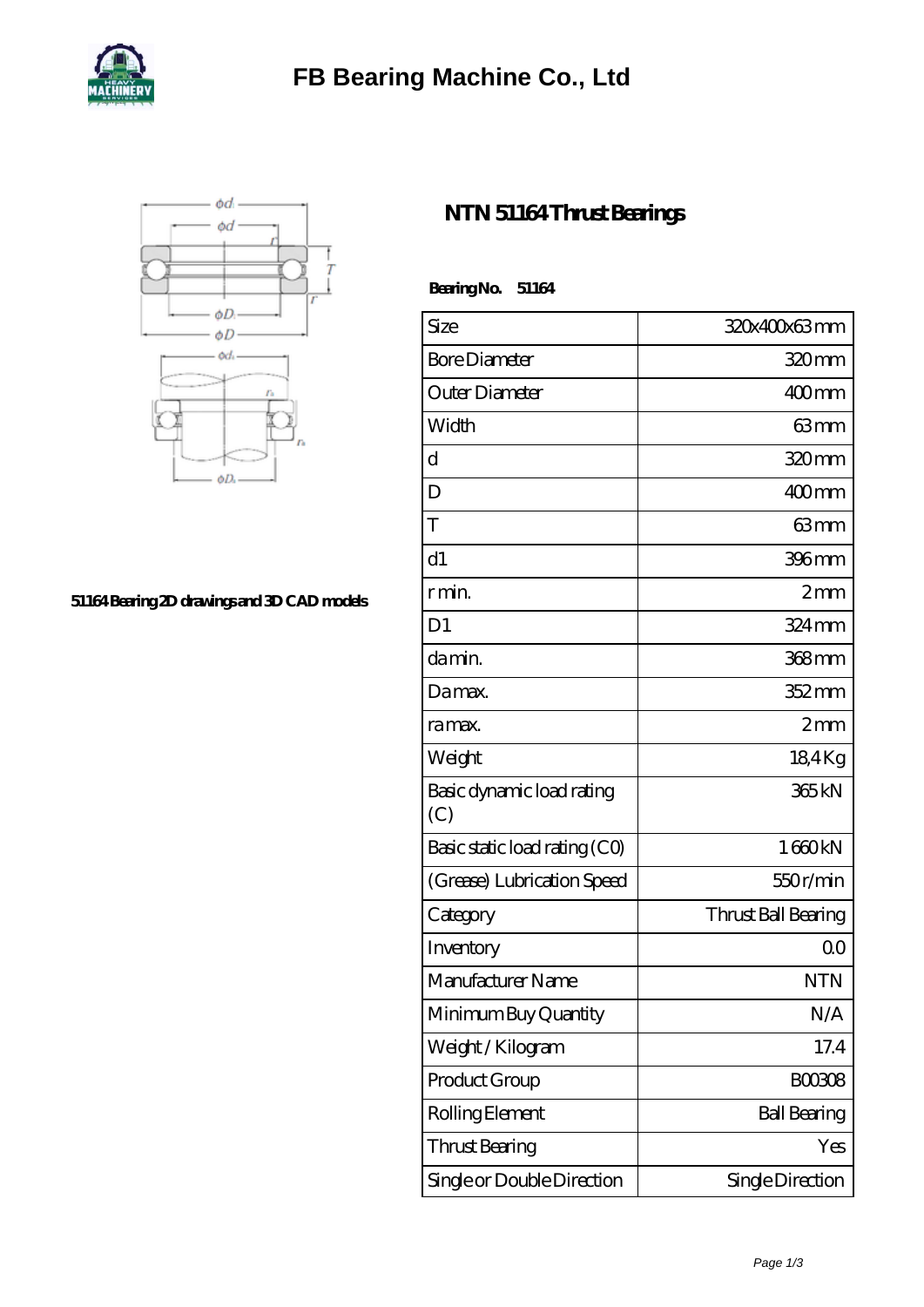

| <b>Banded</b>                          | No                                                                                                                                                                          |
|----------------------------------------|-----------------------------------------------------------------------------------------------------------------------------------------------------------------------------|
| Cage Material                          | Steel                                                                                                                                                                       |
| Precision Class                        | ABEC 1   ISO PO                                                                                                                                                             |
| Component Description                  | Roller Assembly Plus<br>Raceways                                                                                                                                            |
| <b>Other Features</b>                  | Single Row   With Flat Seat                                                                                                                                                 |
| Long Description                       | 320MM Bore 1; 324MM<br>Bore 2, 400MM Outside<br>Diameter; 63MM Height;<br><b>Ball Bearing, Single</b><br>Direction; Not Banded;<br>Steel Cage; ABEC 1   ISO PO<br>Precision |
| Inch - Metric                          | Metric                                                                                                                                                                      |
| Category                               | Thrust Ball Bearings                                                                                                                                                        |
| <b>UNSPSC</b>                          | 31171552                                                                                                                                                                    |
| Harmonized Tariff Code                 | 8482105008                                                                                                                                                                  |
| Noun                                   | Bearing                                                                                                                                                                     |
| Keyword String                         | <b>Ball Thrust</b>                                                                                                                                                          |
| Manufacturer URL                       | http://www.ntnamerica.co<br>m                                                                                                                                               |
| Manufacturer Item Number               | 51164                                                                                                                                                                       |
| Weight/LBS                             | 40.56506                                                                                                                                                                    |
| Height                                 | 2.48Inch   63 Millimeter                                                                                                                                                    |
| Overall Height with<br>Aligning Washer | OInch   OMillimeter                                                                                                                                                         |
| Bore 1                                 | 12598Inch   320 Millimeter                                                                                                                                                  |
| Outside Diameter                       | 15.748Inch   400Millimeter                                                                                                                                                  |
| Bore 2                                 | 12756Inch   324 Millimeter                                                                                                                                                  |
| bore diameter:                         | 320 <sub>mm</sub>                                                                                                                                                           |
| dynamic load capacity:                 | 365000N                                                                                                                                                                     |
| outside diameter:                      | 396mm                                                                                                                                                                       |
| operating temperature<br>range:        | $-40$ to $120^{\circ}$ C                                                                                                                                                    |
| overall width:                         | 63mm                                                                                                                                                                        |
|                                        |                                                                                                                                                                             |